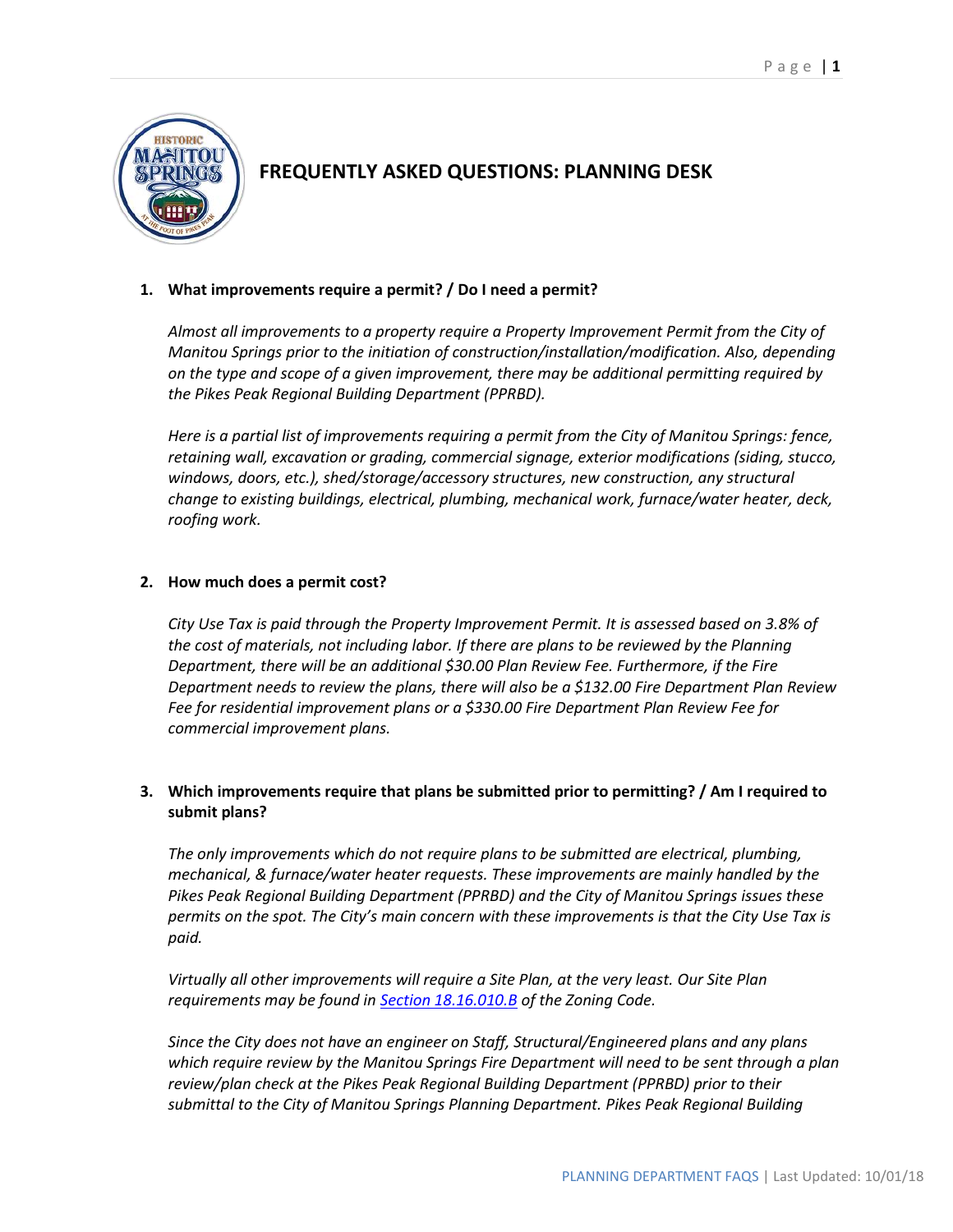*Department (PPRBD) will stamp and sticker the plans with their approvals and signatures/initials. Only once the plans have been reviewed by Pikes Peak Regional Building Department can they be submitted for review with the City. The Fire Department will NOT review any set of plans without those approvals from the Pikes Peak Regional Building Department (PPRBD).*

#### **4. What is Use Tax and what is it used for?**

*Use Tax is a tax imposed by a state or municipality to compensate for the sales tax lost when an item is purchased outside of the state or municipality but is used within the state or municipality. For example, you buy your car in a state that has no sales tax, but you live across the border in a state that does have sales tax. When you bring your car home and register it in your state, the state taxing authority will bill you for the sales tax it would have collected had you bought the car within the state. The City of Manitou Springs collects Use Tax for building materials purchased for commercial and residential property improvements within the City. Use Tax revenues go into the City's general fund, which helps pay for City services including police, fire, street repairs, and park maintenance.*

*Effective as of July 1, 2020, the City's Use Tax rate is 3.8%.*

#### **5. What is the Pikes Peak Regional Building Department (PPRBD)?**

*The [Pikes Peak Regional Building Department](https://www.pprbd.org/Home/Index) (PPRBD) was created in 1966 to ensure a unified minimum standard for construction, electrical, plumbing, and mechanical work. Today, PPRBD serves Colorado Springs, El Paso County, Fountain, Green Mountain Falls, Manitou Springs, Monument, and Palmer Lake. The City of Manitou Springs contracts with PPRBD for regulation of the International Building Code.* 

#### **6. Can I operate a short-term vacation rental in the City?**

*The City of Manitou Springs has regulations in place regarding short-term rental operations [\(Chapter 18.89\)](https://library.municode.com/co/manitou_springs/codes/code_of_ordinances?nodeId=TIT18ZO_CH18.89VARE). The regulations essentially state that only two percent (2%) of the available residential structures within the City may be utilized as short-term rentals and that short-term rentals must be a minimum of five hundred feet (500 ft.) from other short-term rental operations. Lastly, the applicant must be able to provide the necessary off-street parking requirements to accommodate guests. If these conditions are met, the applicant is eligible to go through the Minor Conditional Use Permit process with the City Planning Commission to become a legal short-term rental. The process takes 2-3 months to complete and requires final approval from the City Planning Commission. To find out if a property is eligible, click on the Vacation Rental Map link on th[e Planning Department Webpage.](http://www.manitouspringsgov.com/government/departments/planning/planning-faqs)*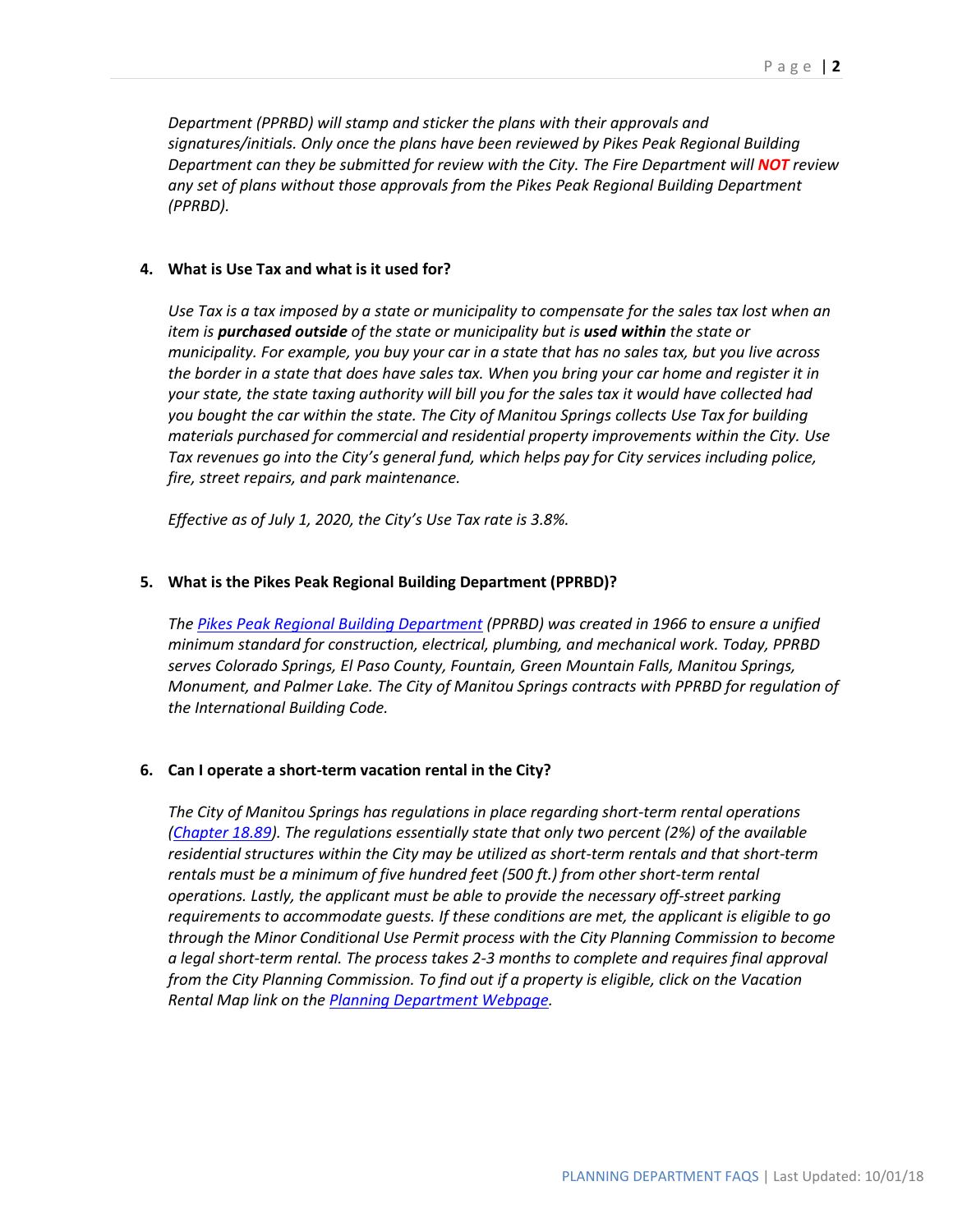#### **7. What do I need to know about performing work in the City's Local Historic Districts?**

*There are several things to keep in mind when working in the City's Local Historic Districts. The Historic Preservation Commission has purview over exterior alterations to properties which are visible from public right of ways and located within the Local Historic Districts [\(See Map of](http://www.manitouspringsgov.com/library/documents/general/planning/Historic_Subdisctricts_with_Addresses.pdf)  [Historic Districts\)](http://www.manitouspringsgov.com/library/documents/general/planning/Historic_Subdisctricts_with_Addresses.pdf). This means that, in order to perform the work, the contractor/property owner must seek the approval of that Commission in a Public Hearing prior to starting construction if the proposed work is visible from the street. This process is called a [Material Change of](https://library.municode.com/co/manitou_springs/codes/code_of_ordinances?nodeId=TIT17HIPR_CH17.04HIPRRE_17.04.050MACHAPCEMC)  [Appearance Certification](https://library.municode.com/co/manitou_springs/codes/code_of_ordinances?nodeId=TIT17HIPR_CH17.04HIPRRE_17.04.050MACHAPCEMC) and is typically a one to two (1 - 2) month process. That being said, there is also the possibility that the work may be administratively approved by Planning Staff, instead of the request requiring the approval of the Historic Preservation* 

*Commission. However, this only applies if there is no expansion of the structure/feature, it is compatible/consistent with the [Historic Design Guidelines,](http://www.manitouspringsgov.com/library/documents/general/historic_district_design_guidelines.pdf) the work is replacing like material with like material (same material, type, and color – or as close to matching as possible) as part of maintenance, and/or certain re-roofing jobs depending on the material type and color proposed for use (see question number eight).* 

*Any new construction/additions will require the approval of the Historic Preservation Commission and cannot be approved administratively. The Planning Department reserves the right to refer any request in the Local Historic Districts to the Historic Preservation Commission for final decisions, should they deem it appropriate.* 

#### **8. What do I need to know about performing roofing work in the City's Local Historic Districts?**

*Roofing work located in the Local Historic Districts may be approved administratively by Planning Department Staff if there is no expansion to the footprint of the roof and no change to the pitch or dimensions of the roof. The other stipulation is that the roofing material color cannot be white or very light in color. The City prefers darker, earthier tones within its historic districts regarding roofing material. Rubber or metal roofs are not permitted in the Local Historic Districts unless they are located on a flat roof which is not visible from the City's right of ways or if partially replacing and matching already existing material on the structure.*

*Should the property owner wish to have white/light colored shingles or a metal/rubber roof, they will need to seek the approval of the Historic Preservation Commission through [a Material](https://library.municode.com/co/manitou_springs/codes/code_of_ordinances?nodeId=TIT17HIPR_CH17.04HIPRRE_17.04.050MACHAPCEMC)  [Change of Appearance Certification.](https://library.municode.com/co/manitou_springs/codes/code_of_ordinances?nodeId=TIT17HIPR_CH17.04HIPRRE_17.04.050MACHAPCEMC)* 

## **9. Are there any penalties for pulling a Property Improvement Permit after the work has already been completed?**

*According to the City's Municipal Code, a Property Improvement Permit must be pulled prior to the initiation of any work/construction. Any work initiated prior to the issuance of a Property Improvement Permit by the City of Manitou Springs will be considered an after-the-fact permit which carried the following penalties: The Applicant will be charged twice the Use Tax amount (2x 3.8%) plus a \$150.00 late fee.*

#### **10. How do I locate an easement?**

*The City of Manitou Springs is not responsible for tracking, monitoring, or enforcing easements. This is performed by El Paso County. It is possible the City may have some documentation*